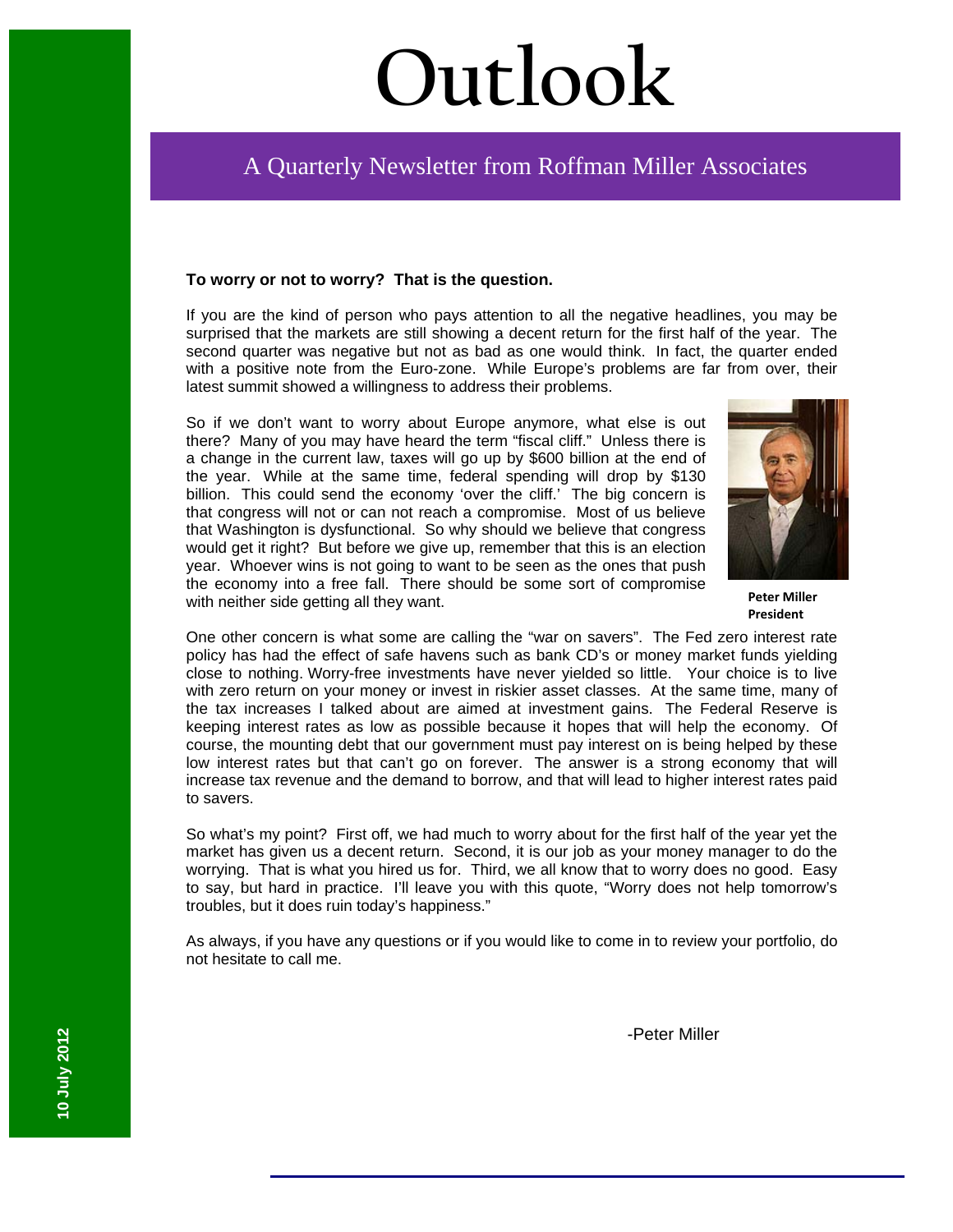#### **One Word: Plastics**

As we notice the changes in our spending habits we should also note the change in how we pay for things. Plastic payments account for 53% of consumer purchases compared to 43 percent in 1999, according to a survey by the American Bankers association and Dove Consulting. Plastic has the advantage of security over cash because a PIN is required for debit purchases and a signature for credit purchases. Over the past few years credit card issuers have improved rewards and benefits as well. Even debit cards have joined the game. Some benefits available on credit and debit cards include:

Price Protection: It helps you save money on many products that you buy entirely with your card. If an eligible item is purchased and you see it in a printed advertisement for less at any retail store within a stated amount of days of the original purchase date, simply file a valid claim and the credit card company will refund the difference.

Purchase Security: Within a stated number of days from the date of purchase and at the discretion of the benefit manager, they will replace, repair, or reimburse you for eligible items of



personal property purchased entirely with your eligible card in the event of theft, damage due to fire, vandalism, accidently discharged water or certain weather conditions.

Warranty Services: This will allow you to have extended warranty protection on your purchases. The extended warranty protection is available to extend, in some cases doubling, the time period of the original manufacturer's written policy when an item is purchased entirely with your eligible credit card. And it is free.

There are many more benefits available to card holders that are specific to each card but many people are unaware of the benefits extended to them. It pays to contact your credit card company and request a guide to your benefits so that you may begin to take advantage of them. Below are links to the basic benefits from the two largest issuers:

http://usa.visa.com/personal/cards/debit/index.html http://www.mastercard.us/debit-card-standard.html

Lori Hartman

We all hear about the danger of issuing here's some interesting news: **credit cards** to **college students**. Well,

Outstanding **student loans** were \$904 billion as of 3/31/12. Outstanding **credit card debt** was \$866 billion as of 3/31/12. (that is everyone's credit card debt, not just the students')

source: Federal Reserve

## Downgrade Day



Source: Moody's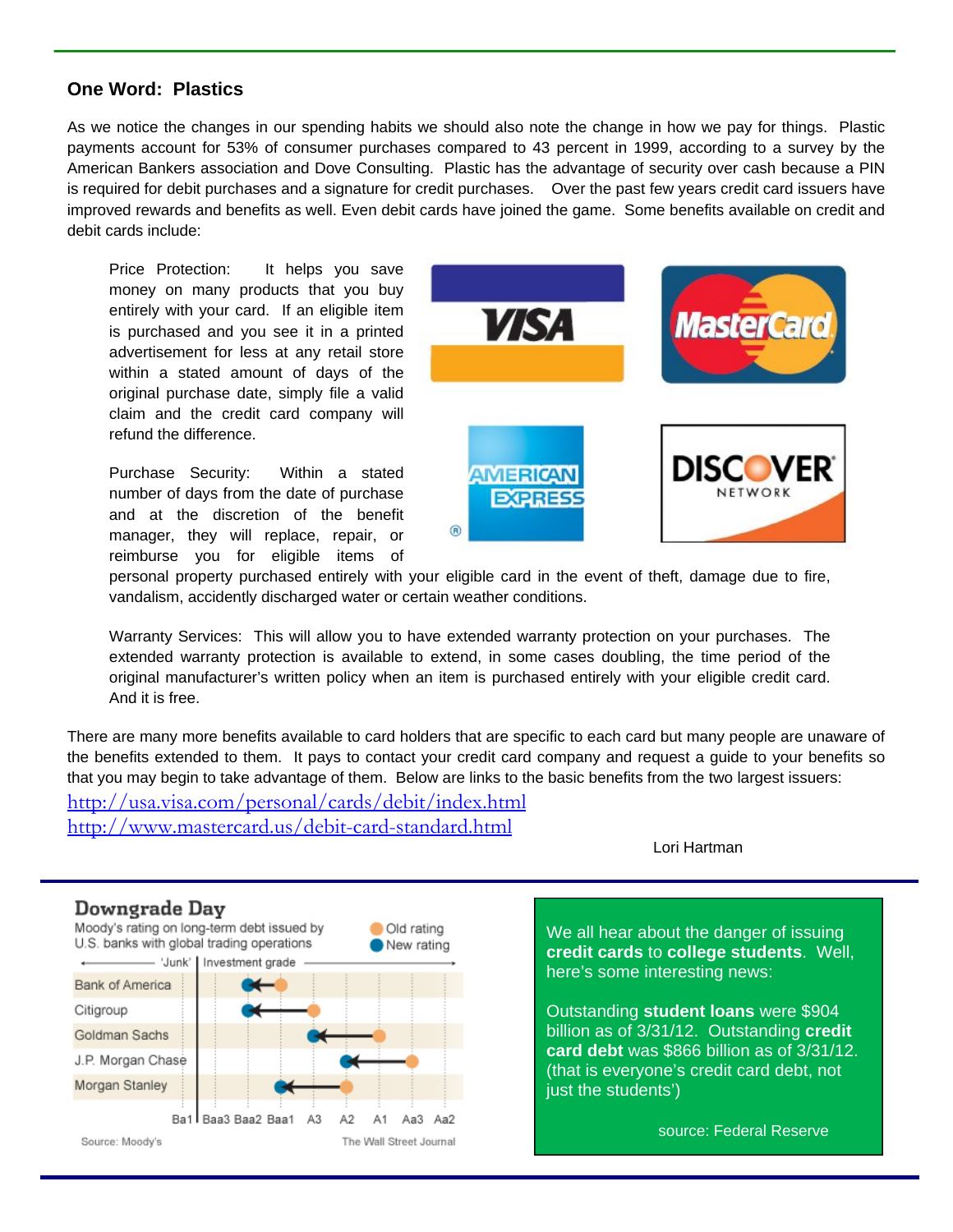### **Review/Outlook**

Before we begin here, I encourage you to read my letters from July, 2011, and January, 2012. Why? Because 2012 so far resembles 2011 for investors: a rapidly rising market, a crisis or two overseas, markets falling, interest rates defying gravity once again and declining even further, and then, as earnings are reported, markets recovering to a level based more on economic activity than on crisis or herd mentality. In the wake of a similar situation last July, I closed this column with the notion that there was still opportunity for investors in stocks.

But why take the risk? Because the price for safety has never been higher. According to Bankrate.com, the best 2-year CD rate I can get today is 1.09%. That is from Ally Bank (FDIC guaranteed, of course. But if you didn't know, Ally's parent company is the former GMAC which is 73% owned by you and I, the taxpayers, in exchange for roughly \$16 billion in TARP 'bailout' money). If you are looking for something 'safer,' the two-year treasury bill is paying about a quarter of one percent and the ten-year treasury bond about 1.65%.

Most of us are looking for a return in excess of those rates just mentioned; further, most of us are willing to assume a modest amount of risk in return for a moderate return on our portfolios. But investors are backed into a corner; in order to meet their income needs, they are forced to take on more and more risk. One option is to look for overseas bonds. However, stable countries like Japan and Germany are offering yields similar to ours. Alternatively, you *can* find a 5% two-year bond issued by Spain or Italy. But how certain are you that you'll get your principal returned?

Meeting your income needs and growing your portfolio at the same time means balancing your risk and return goals. Modern Portfolio Theory has been hailed as the holy grail of risk/return optimization for much of the past 60 years. Basically, MPT suggests that there is a portfolio that can be constructed which is the least risky for every desired portfolio return - for example, if you wanted to earn 8% over time you could plug all your data into a series of equations and MPT would give you the proper asset allocation to achieve your goal with minimum risk. It doesn't pick stocks and it can't say that you'll be able to live with that kind of risk, but it does show how investors can move up and down the risk scale to something that feels more appropriate. And, it points out that some choices will lead to lower returns.

In the past decade, many detractors have tried to poke holes in MPT claiming that what it really is is an academic exercise in portfolio construction – a controlled laboratory experiment that no longer applies now that the market seems to be dominated by computers and 'fast' traders. What the detractors are missing is that it isn't the theory that's wrong, it's the *application*. Like any sort of mathematical model, your output is only as good as your assumptions. In looking at investments, many people look backwards at what they did and then project those results forward . Investors really need to alter their assumptions by looking *forward*, projecting what types of returns could be made on the available asset classes given the conditions that exist *today*. Plus, investors (as opposed to traders) are looking to increase value over time, not over night.

When I look at the situation today, there appears to be quite a bit of risk for the equity investor. The European markets, China slowing down, US Debt, everyone has their problems. The net effect of this may be keeping stock prices down, as many investors just don't want to pull cash off the sidelines and commit money to stocks. To me, at this point of great pessimism, there just might be some decent returns to be enjoyed in stocks over the next market cycle simply because prices today are note over-inflated. This argument, pressed even further, would have me conclude that not only should we own the durable dividend paying companies today, but also a healthy dose of growth stocks and some exposure to growth markets.

We've had over twenty years of a bull market in *bonds*, as we've explained several times in this newsletter. Conversely, we've seen stocks consolidating (that is market jargon for 'moving sideways') for 12 years, with returns well below average. I can not tell you what will happen in the short run. And I don't know if we'll earn the historical averages ever again on any asset class. But looking forward, these patterns of the past few decades should reverse and show that today the relative value is in stocks, not bonds.

In January 2012, I said that the principles of investing were not dead and that the US would be a good place to be investing in the stocks of multinational, dividend paying companies. Forgive the repetitive nature of the message, but we still believe that to be true.

> Mark Frombach Chief Investment Officer